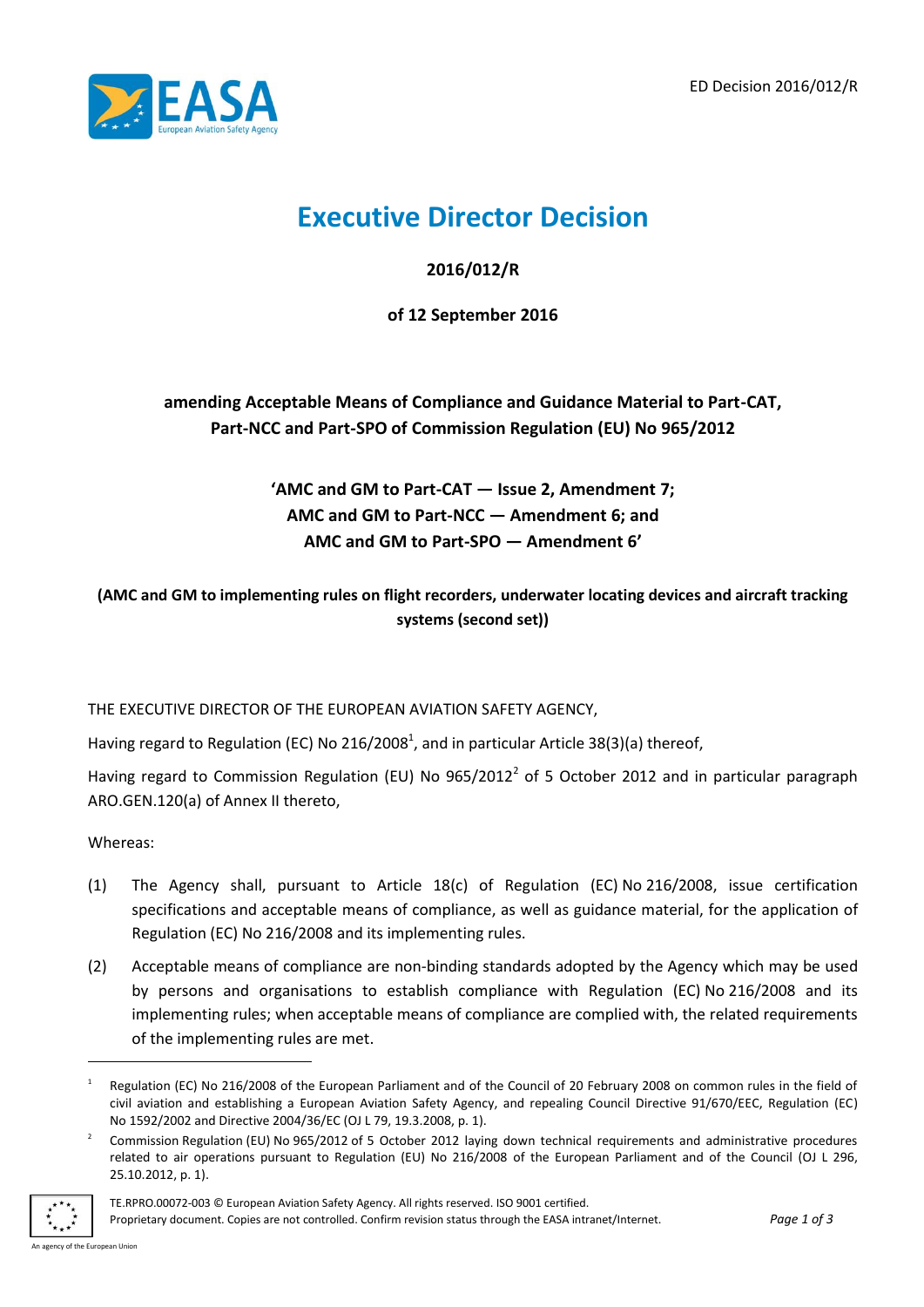- (3) Guidance material is non-binding material developed by the Agency which helps to illustrate the meaning of a requirement or specification and is used to support the interpretation of Regulation (EC) No 216/2008, its implementing rules, certification specifications and acceptable means of compliance.
- (4) With Decision 2014/015/R of 24 April 2014, the Executive Director issued Acceptable Means of Compliance and Guidance Material to Annex IV (Part-CAT) to Regulation (EU) No 965/2012.
- (5) With Decision 2013/021/R of 23 August 2013, the Executive Director issued Acceptable Means of Compliance and Guidance Material to Annex VI (Part-NCC) to Regulation (EU) No 965/2012.
- (6) With Decision 2014/018/R of 24 April 2014, the Executive Director issued Acceptable Means of Compliance and Guidance Material to Annex VIII (Part-SPO) to Regulation (EU) No 965/2012.
- (7) The Agency shall, pursuant to Article 19(2) of Regulation (EC) No 216/2008, reflect the state of the art and the best practices in the fields concerned and update its decisions taking into account worldwide aircraft experience in service, and scientific and technical progress.
- (8) The Agency issued on 20 December 2013 Notice of Proposed Amendment (NPA) 2013-26 on 'Amendment of requirements for flight recorders and underwater locating devices'. NPA 2013-26 contains draft amendments to the implementing rules of Part-CAT, Part-NCC and Part-SPO, and draft amendments to AMC and GM for these implementing rules<sup>3</sup>.
- (9) The Agency issued on 6 May 2014 Comment-Response Document (CRD) 2013-26 and Opinion No 01/2014. CRD 2013-26<sup>4</sup> contains a revised version of the draft AMC and GM presented in NPA 2013-26.
- (10) Based on Opinion No 01/2014, CRD 2013-26 and NPA 2013-26, the European Commission prepared and published Commission Regulation (EU) 2015/2338<sup>5</sup> amending Commission Regulation (EU) No 965/2012 as regards requirements for flight recorders, underwater locating devices and aircraft tracking systems.
- (11) Commission Regulation (EU) 2015/2338 introduced amendments to the following paragraphs of Part-CAT, Part-NCC and Part-SPO: CAT.GEN.MPA.105, CAT.GEN.MPA.195, CAT.IDE.A.185, CAT.IDE.A.190, CAT.IDE.A.195, CAT.IDE.H.190, CAT.IDE.H.195, NCC.GEN.106, NCC.GEN.145, NCC.IDE.A.165, NCC.IDE.A.170, NCC.IDE.H.165, NCC.IDE.H.170, SPO.GEN.107, SPO.GEN.145, SPO.IDE.A.145, SPO.IDE.A.150, SPO.IDE.H.145, and SPO.IDE.H.150.
- (12) A first set of AMC and GM complementing the implementing rules adopted by Commission Regulation (EU) No 2015/2338 and corresponding to the draft AMC and GM presented in CRD 2013-26, was issued through Decision 2015/030/R of 17 December 2015.
- (13) The Agency prepared a second set of AMC and GM to Part-CAT, Part-NCC and Part-SPO. These AMC and GM are covering the topics of cockpit voice recorder protection and flight data recorder parameters $6$ .

<sup>6</sup> AMC and GM related to aircraft tracking systems and to location of an aircraft in distress (refer to Part CAT, CAT.GEN.MPA.205 and CAT.GEN.MPA.210) will be adopted by a Decision published at a later stage.



-

<sup>3</sup> See NPA 2013-26 (available a[t http://easa.europa.eu/document-library/notices-of-proposed-amendments/npa-2013-26\)](http://easa.europa.eu/document-library/notices-of-proposed-amendments/npa-2013-26).

<sup>4</sup> See CRD 2013-26 (available at [http://easa.europa.eu/document-library/comment-response-documents/crd-2013-26\)](http://easa.europa.eu/document-library/comment-response-documents/crd-2013-26).

<sup>5</sup> Commission Regulation (EU) 2015/2338 of 11 December 2015 amending Regulation (EU) No 965/2012 as regards requirements for flight recorders, underwater locating devices and aircraft tracking systems (OJ L 330, 16.12.2015, p. 1).